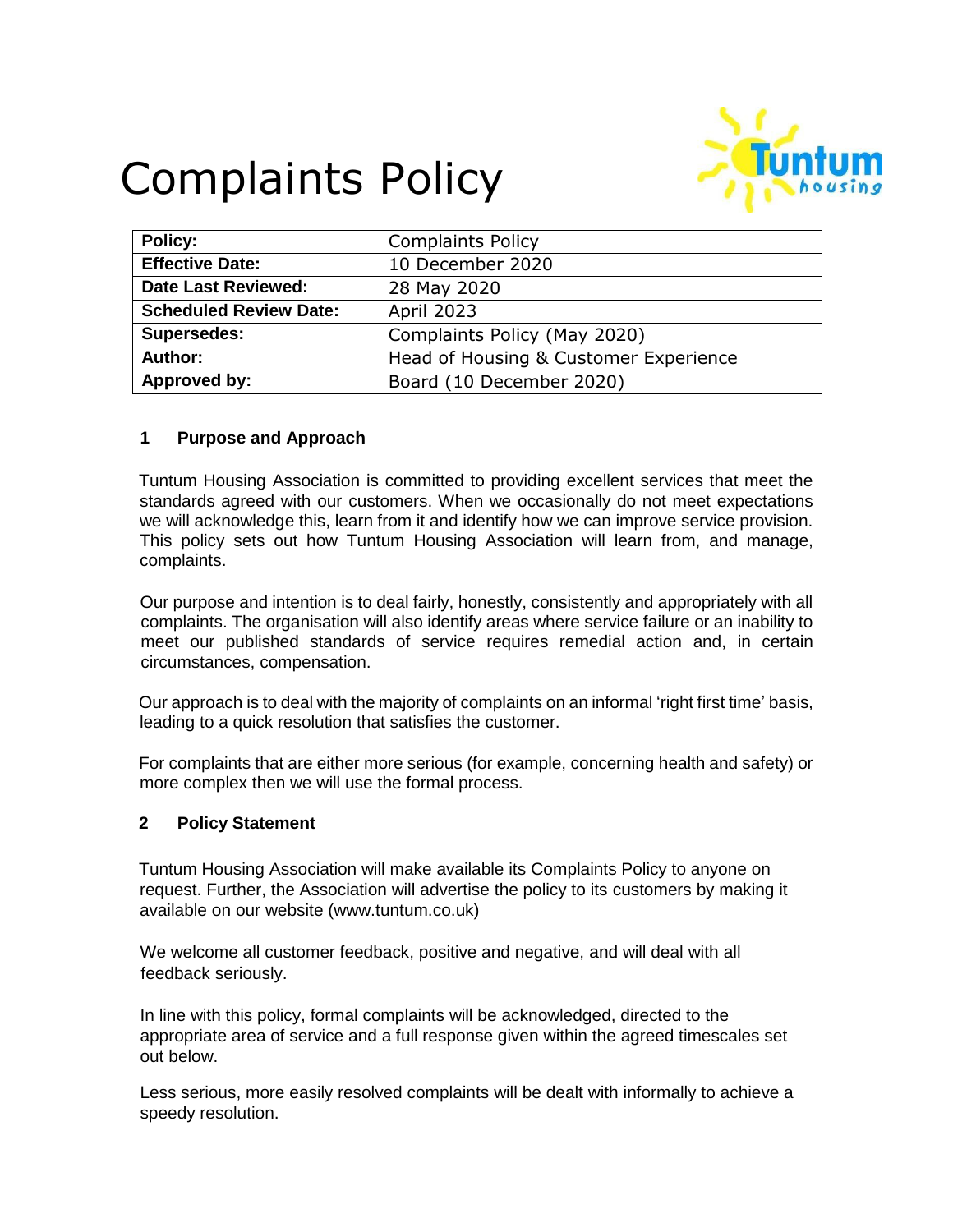Compliments will be welcomed and the appropriate staff will be made aware of the appreciation expressed. We will display complements as appropriate on our tenant and public platforms.

We will learn from our service failures that have led to a justified complaint and implement improvements to our policies and procedures arising from this.

The following principles will be followed when dealing with complaints:

- They will all be dealt with promptly, courteously, systematically and fairly.
- Where appropriate, they will be treated confidentially. If information is to be discussed with staff or external bodies, the customer will be asked for their permission before any information is disclosed.
- There will be clear communication of the final outcome or of a formal complaint's progress if a longer timescale of investigation is required.
- They will be used to improve and develop procedures and services.

All complaints and compliments will be recorded and monitored, with the information being fed back into any appropriate policy and service reviews to ensure continuous service improvement.

## **3 Definitions**

### **What is a complaint?**

A complaint is an expression of dissatisfaction, however made, about the standard of service, actions or lack of action by the organization, its own staff, or those acting on its behalf, affecting an individual resident or group of residents.

### **Exceptions:**

There are some circumstances where we will not accept a formal complaint. However, in some circumstances we may internally investigate to ensure we continue to provide the best possible service. Such circumstances include:

- Complaints raised on behalf of a customer without their authority
- Where you are telling us about a problem for the very first time (except where the complaint concerns the behaviour of a member of staff)
- Where you are asking for clarity of our polcies and procedures
- Where you wish to complain about a company policy; we can investigate whether a policy has been followed, but we will not accept a complaint about the policy itself
- Insurance claims, these will be handed to our insurers.
- Where the issue took place more than 6 months ago
- Reporting a repair for the first time.
- Service Charges/Rent (we will accept complaints about the quality or frequency of work paid for via service charges).
- Where we have special arrangements in place with a customer, in line with our Unreasonable Behaviour policy
- Complaints, which are being pursued in an unreasonable manner including vexatious or frivolous complaints.
- Where the complainant has stated they intend to seek legal advice, or have been subject to legal proceedings and has had the opportunity to raise subject matter of the complaint as part of these proceedings.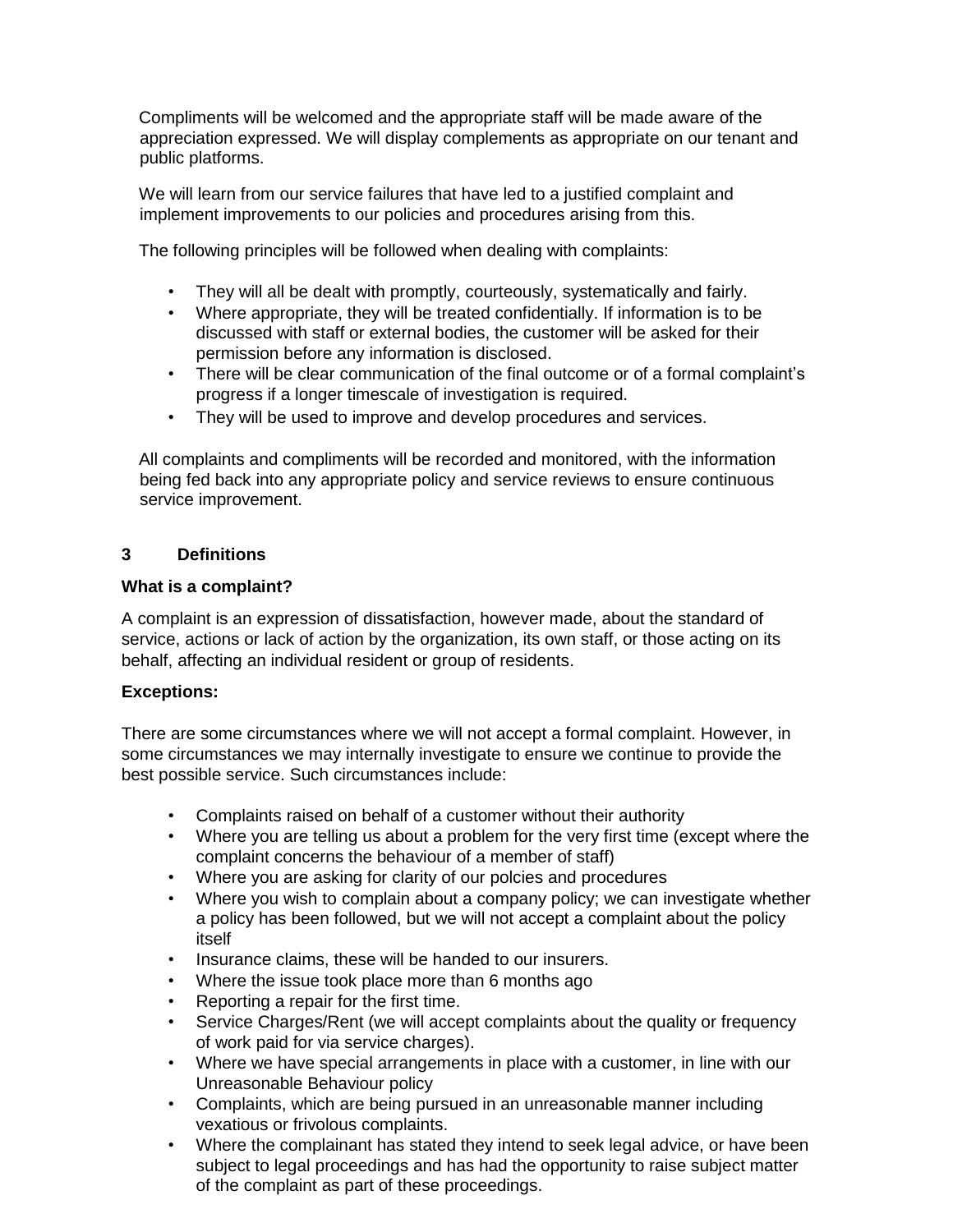- Demoted tenancy appeals.
- Temporary business or service closures/outages (including digital services) due to unforeseen circumstances or logistical reasons.
- Complaints that have been previously fully investigated in-line with this policy
- Anonymous complaints

There may be other circumstances where it is not appropriate to follow this complaints policy – for example, where a complaint relates to a Right to Buy or Right to Acquire process. In these circumstances a member of the Directorate team will contact you in writing to explain why the complaint cannot be considered under this policy; they will also signpost you to the most appropriate service or team to progress the matter in the suitable way.

## **4 Who can make a complaint?**

A complaint can be raised to Tuntum Housing Association by any person or group of people affected by an activity or service provided by Tuntum including:

- Current tenant(s)/licensees and members of their households
- Former tenants/licensees
- Housing Applicants
- Leasholders
- MPs and Councillors
- Advocates

### **Advocates**

A representative of a person may also make a complaint. The representative must be acting on behalf of a person who had a right to complain where this person:

- Is unable to complain themselves because: of a physical incapacity or lack of capacity within the meaning of the Mental Capacity Act 2005; or
- Has requested the representative to act on their behalf (proof must be provided in this instance); or
- Has died

## **5 How a complaint can be made**

We are happy to receive your complaint in a variety of ways to suit you. You can log a complaint by:

- Calling us
- Visiting us in person
- Emailing or writing to us
- Our online website complaints form
- Social Media

### **6 Complaint Timescales**

We aim to respond to complaints promptly; our timescales are explained further in this policy under the relevant headings. Sometimes it may not be possible to respond fully to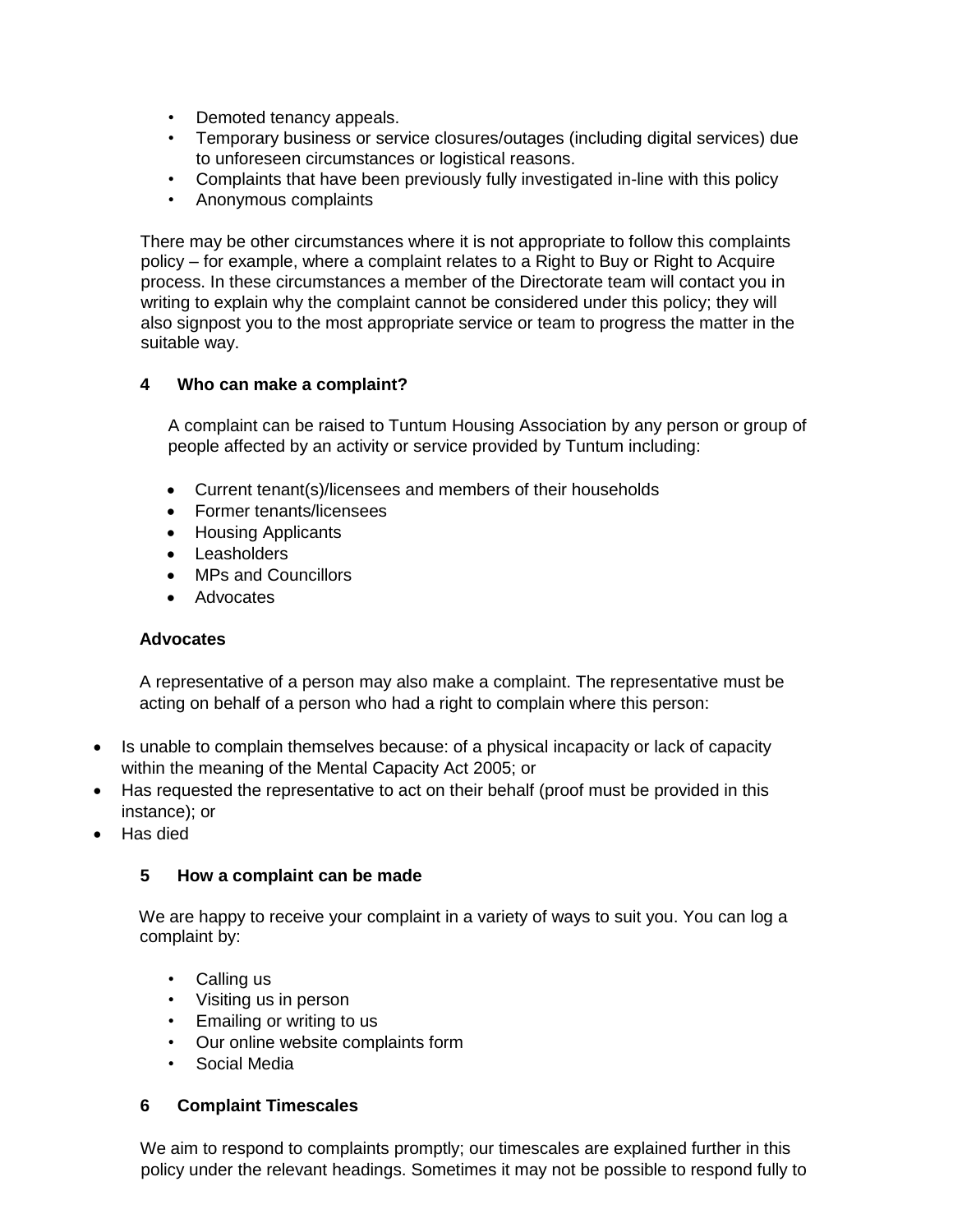a complaint within the timescales, but we will always keep you informed of any changes and advise you when you can expect a reply.

# **7 Complaints Process**

At Tuntum, all our frontline staff are able to help customers who want to make a complaint; if they cannot help a customer themselves, they will help the customer find someone who can. We have developed a simple three-step process for resolving customer complaints with the emphasis on putting things right.

# **7.1 Informal complaints**

All complaints will be treated as informal complaints in the first instance with the exception of:

complaints which concern serious health and safety issues

These will be automatically considered as formal complaints.

On receiving a complaint, we will always try to fix things straight away, aiming for a quick and effective resolution of the problem without a lengthy investigation. This is because our customers tell us they prefer this approach. We will agree with you reasonable outcomes and always inform you of any associated timescale.

If we are able to "quick fix" your complaint, we will class your complaint as resolved and therefore no further action will be required.

As this is the first opportunity for us to resolve your complaint, we expect the majority of complaints to be resolved at this stage. However, if we have not "fixed" the complaint to your satisfaction, we will inform you of the next steps in line with this policy.

If a complainant is not satisfied with an outcome at the informal stage, you can ask us to move your complaint to the next step, by notifying us within five working days of receiving your outcome response.

# **7.2 Formal complaints**

# **Stage 1: investigation**

Where a complaint has escalated from the informal stage, an investigation will be undertaken by an officer from the service responsible for the alleged service failure.

At Stage 1, we will:

- Acknowledge the complaint by telephone or in writing within 5 working days, then investigate and respond to you within ten working days.
- Discuss the complaint with the complainant to ensure we understand the background details
- Give the complainant a unique reference number and let them know the name and contact details of the person who will be dealing with their complaint
- During the investigation, we will contact the complainant to keep them informed of progress and ask any further questions if necessary.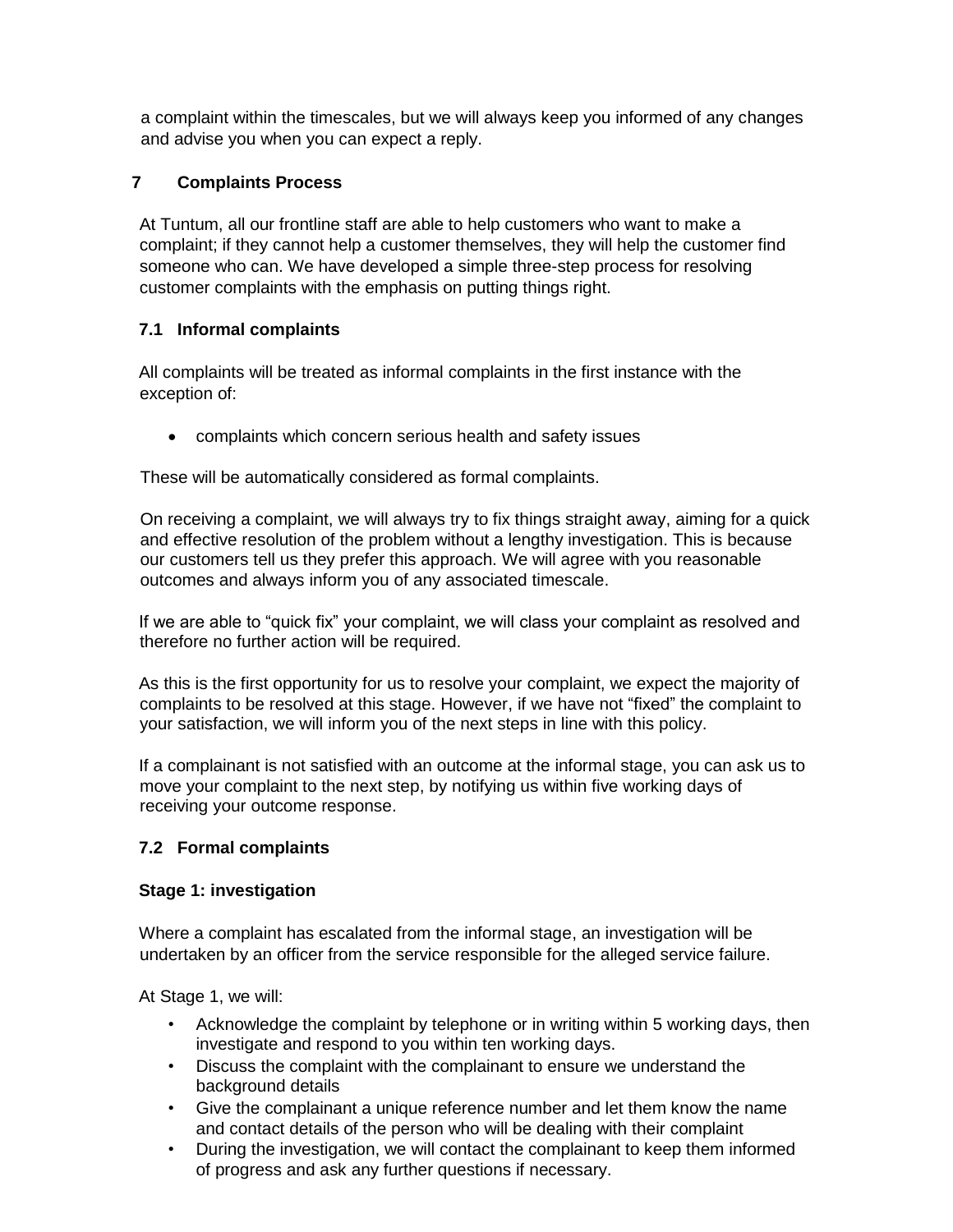If further investigation is needed, which will take longer than 10 working days, we will always keep you informed along with the reason why and when you can expect an update. This should not exceed a further 10 days without good reason.

## **Stage 2: appeal and review**

If after your complaint has been investigated, you are unhappy with how your complaint has been investigated at Stage 1, then you should contact the staff member who had handled the complaint to appeal for a review. In order for us to move your complaint to this stage, you must explain how you meet one or more of the three criteria below. You will also be expected to provide us with written evidence to support your appeal and review request: this may be photographic evidence or written correspondence. You will need to make your request within one month of your Stage 1 response letter being sent to you.

Appeal and Review Criteria:

- 1. All or some of the points raised as part of your complaint have not been investigated or, responded to as part of Stage 1.
- 2. All or some of the agreed actions have not been carried out, or carried out to a less than satisfactory standard within agreed timescales.
- 3. Tuntum have failed to respond to your complaint within the agreed timescale set by our policy; or agreed by the investigating manager where additional time was required.

In addition, Tuntum reserves the right not to review a case where the agreed actions to put things right have been completed or if the complaint is vexatious.

If your request for an appeal and review is rejected, we will write to you within five working days of receiving your request and provide you with an explanation of our decision. This will be the final response from Tuntum and the end of our internal complaints process.

If your request is accepted then:

A junior or senior manager, who was not previously involved with the complaint, will then review the complaint and will:

- Acknowledge that they are now dealing with it by getting in touch with the complainant within five working days with their name and contact details
- Offer the complainant the opportunity for a personal telephone conversation or meeting.
- Review the Stage 1 response, speaking with the investigating officer where appropriate
- Deciding whether the original outcome still stands, or whether to try to resolve the complaint it can be improved e.g. by offering compensation

There may be some times when we can quickly resolve the issue without the need for a full review; we will take this approach where appropriate.

We aim for the review to take place within 20 working days from accepting your review. If this is not possible an explanation and a date when the stage two response will be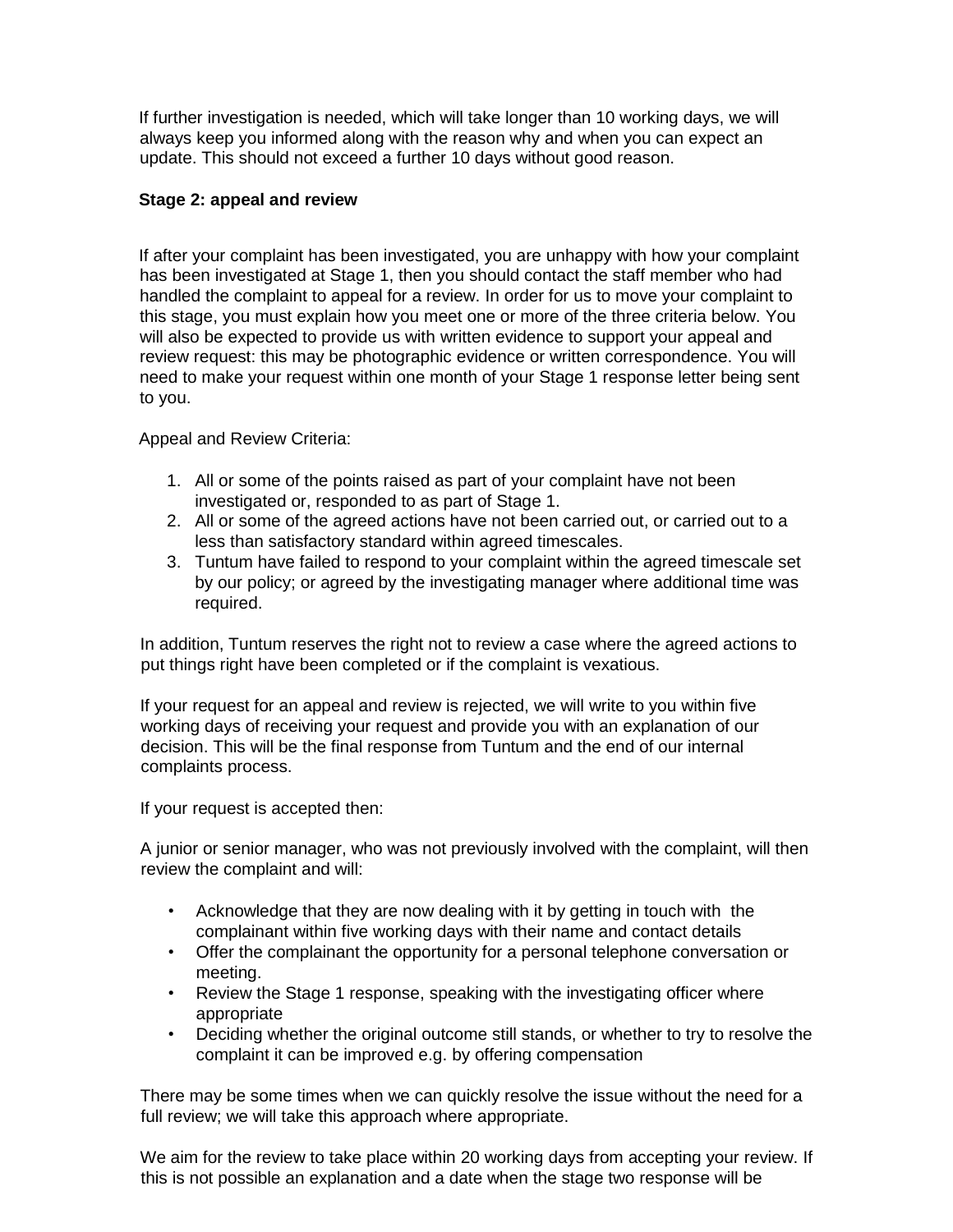received. This should not exceed a further 10 working days without good reason if this is not possible an explanation and a date when the stage two response will be received.

We will contact the complainant by e-mail or in writing within 20 working days of completion of the review with their findings and final decisions, unless agreed otherwise.

Stage 2 is the end of our internal complaits process. If you are still not happy with the response you have received then a junior or senior manager will explain your further options, which are:

- 1. Referral to the Independent Complaints Panel.
- 2. Eight weeks after receiving the Stage 2 response, they may contact the independent Housing Ombudsman Service.

It should be noted that the Customer Excellence Leader can be used at Stage 2 to offer advice in managing a complaint, especially if it is complex or difficult.

### **Independent Complaints Panel (ICP)**

You have the right to ask your complaint is considered by a "designated person" when our independent procedure is complete. A designated person may help resolve your complaint in one or two ways; they can try and resolve the complaint themselves or they may refer the complaint straight to the Housing Ombudsman Service. Designated person's include:

- Members of Parliament
- Local Councillors
- Tuntum's Designated Independent Complaints Panel (ICP)

If a Designated Person becomes involved in facilitating the resolution of a complaint Tuntum's Customer Excellence Leader/Senior Manager will be allocated as the lead case review officer.

### **Housing Ombudsman**

Customers can also refer their complaint directly to the Housing Ombudsman but must wait eight weeks from the date of the final decision and resolution (Stage 2) response from Tuntum. Customers can contact the Housing Ombudsman Service directly:

*Housing Ombudsman Service PO Box 152 Liverpool L33 7WQ* 

*Telephone: 0300 111 3000* 

*Website: housing-ombudsman.org.uk* 

Their website has an on-line complaints form or you can email them at [info@housing](mailto:info@housing-ombudsman.org.uk)[ombudsman.org.uk](mailto:info@housing-ombudsman.org.uk)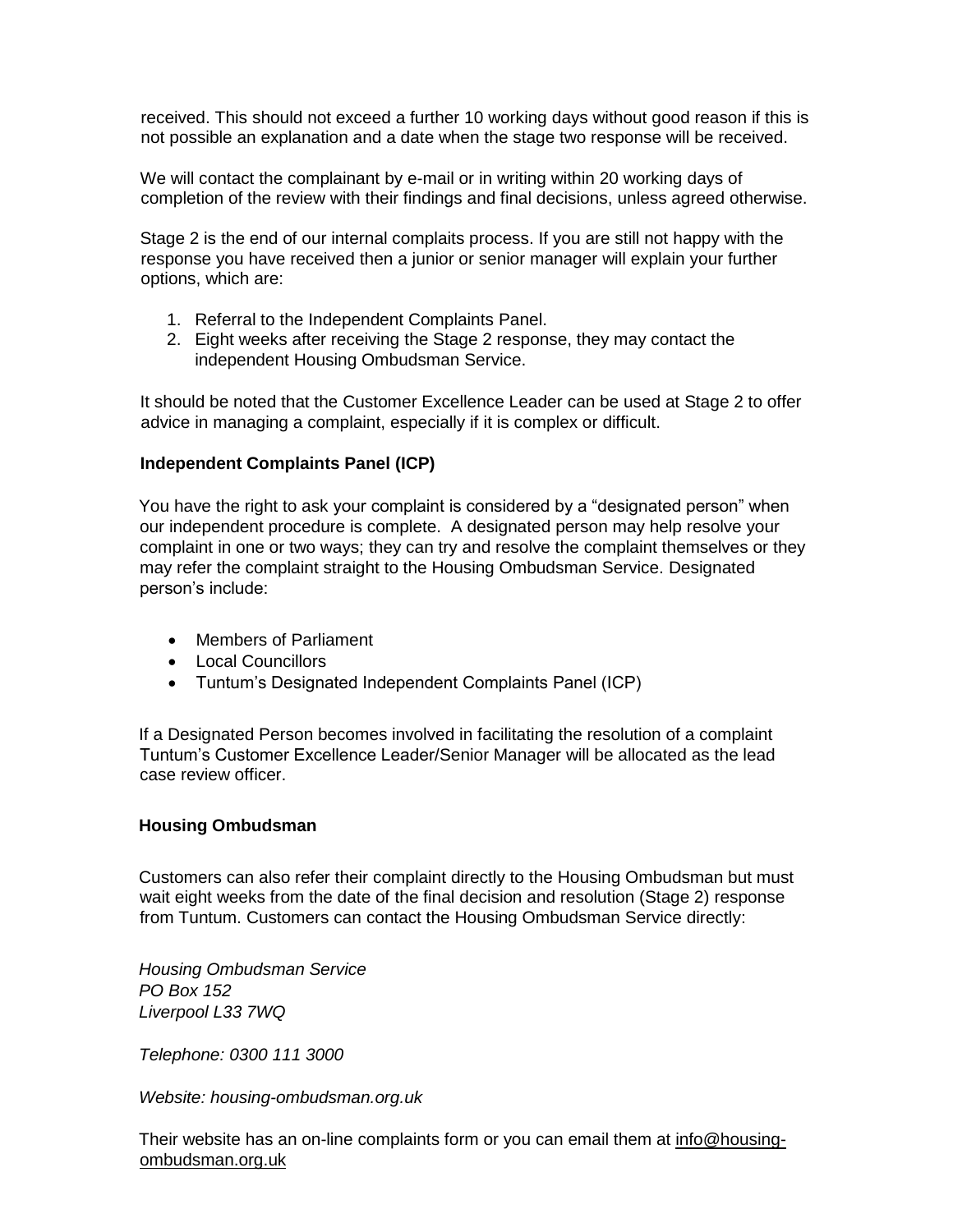## 8 **Acceptable Behaviour**

Unfortunately, there are rare occasions where Tuntum considers the actions or behaviours of a customer unacceptable. The following section explains how Tuntum will deal with the very few occasions when this issue arises.

We do not view behaviour as unacceptable just because someone is assertive or determined. There may have been upsetting or distressing circumstances leading up to a customer approaching Tuntum and people may act out of character. However, the actions of some customers who are angry or persistent may result in unreasonable demands on, or behaviour towards our staff and we will take appropriate action to manage such behaviour. We have grouped the behaviour under two broad headings:

## **9 Aggressive or Abusive Behaviour**

Our staff understand the difference between anger and aggression, For example, many complainants feel angry about the events that resulted in them contacting us. However, it is not acceptable when anger escalates into aggression towards our staff. Aggression is not restricted to acts that may result in physical harm but also includes behaviour or language that may cause staff to feel afraid, threatened or abused.

Examples of aggressive behaviour include:

- Threats
- Physical violence
- Personal abuse
- Derogatory or discriminatory remarks
- Rudeness
- Inflammatory statements and unsubstantiated allegations

Reports of this type of behaviour will be investigated and manged by our Violence and Aggression to Staff Policy.

# **10 Unreasonable Demands**

Customers may make what we consider unreasonable demands if they impact substantially on our work through the amount of information they seek or provide, the nature and scale of service they expect, or the regularity or number of approaches they make.

# **Examples of this behaviour include:**

- Asking for responses within an unreasonable timescale
- Insisting on communicating with a particular member of staff
- Continual phone calls, emails, letters
- Repeatedly changing the substance of the complaint or raising unrelated concerns
- Refusal to co-operate with the complaint investigation process while still requesting their complaint be resolved
- Persistent refusal to accept a decision
- Persistent refusal to accept explanations relating to what Tuntum can or cannot do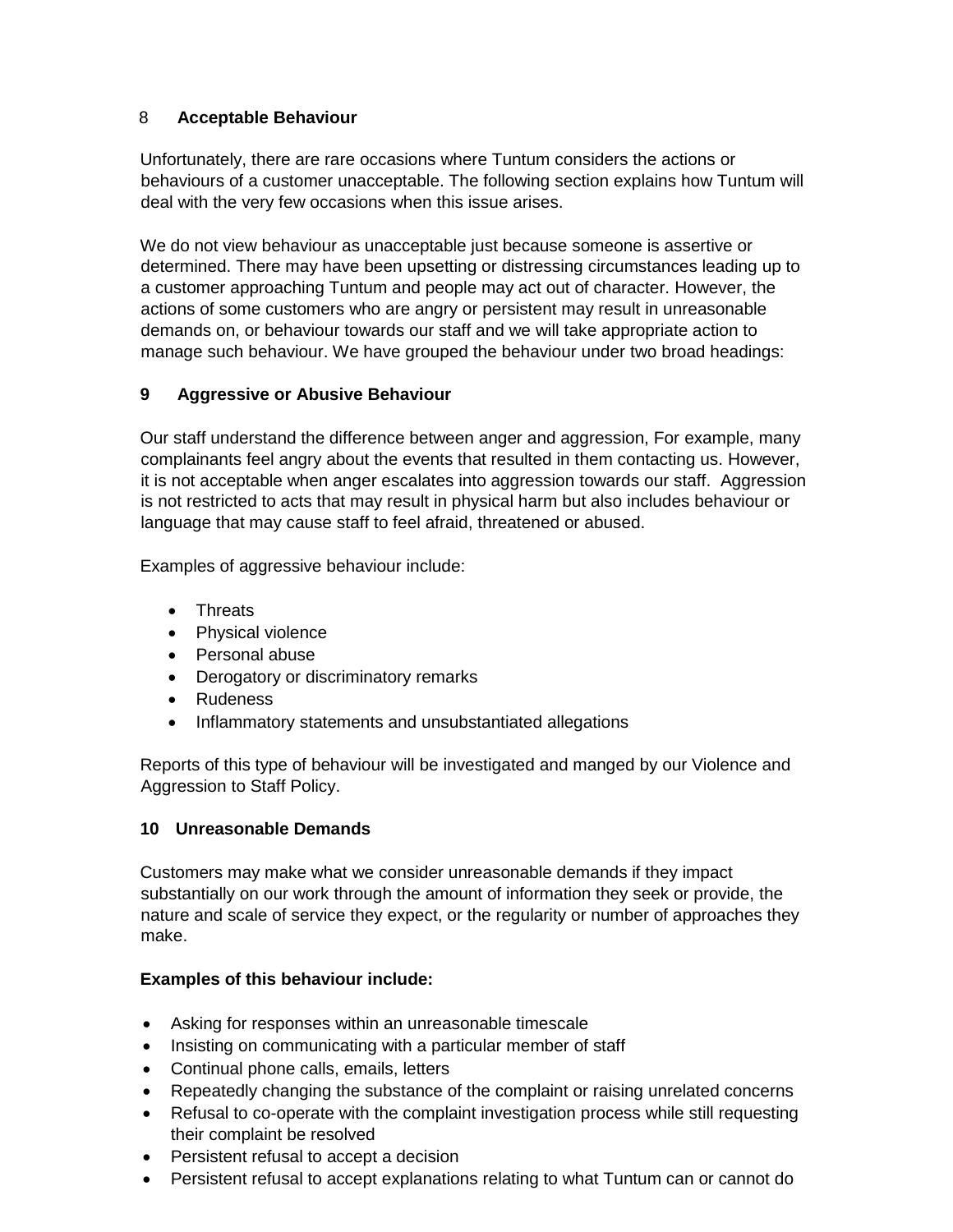Continuing to pursue a complaint case without presenting any new information

The way in which these customers approach us may be reasonable, but it is their persistent behaviour in continuing to do so that is not.

How we manage, unreasonable demands will depend on the nature and extent of it. Steps we may take include, separately or in combination:

- Restricting contact in person, by telephone, letter or electronically or by any combination of these
- Restricting the frequency of contact
- Restricting access to the complaints process in future

Customers will be informed in writing of any decision to invoke these steps and the customer can appeal the decision in writing to the Customer Excellence Leader.

## **11 Learning from Complaints**

Customer satisfaction is a key measure of our performance and throughout Tuntum; we take a proactive approach to learning from any customer feedback, including complaints and compliments. We use feedback to shape our staff-training programme, policies and procedures. We do this to drive up standards and provide you with an excellent customer experience.

## **12 Monitoring and Delivery**

The Customer Excellence Leader will monitor the delivery of this policy and it will be reviewed annually. We may review this policy sooner if appropriate, for example, if there are changes to legislation or business requirements.

## **13 Who will be involved?**

Frontline staff – First point of contact to record complaints and "quick fix" if appropriate

Officer Level – Investigation To carry out a thorough, timely and appropriate investigation – Stage 1

Junior/Senior Manager Level – Appeal and Review A junior or senior manager, who was not previously involved with the complaint, will review the complaint – Stage 2

Customer Excellence Leader

- Ensures that complaints are recorded and responded to within the agreed timescales. Provides support and advice to Frontline staff and Junior/Senior Management to aid effective complaint resolution
- Provides strategic management of the complaints policy and procedures
- Monitors and reports on trends and learning outcomes

Customer Excellence Lead and Senior Managers – Liaise with Designated Person

### GRC – Overall Performance